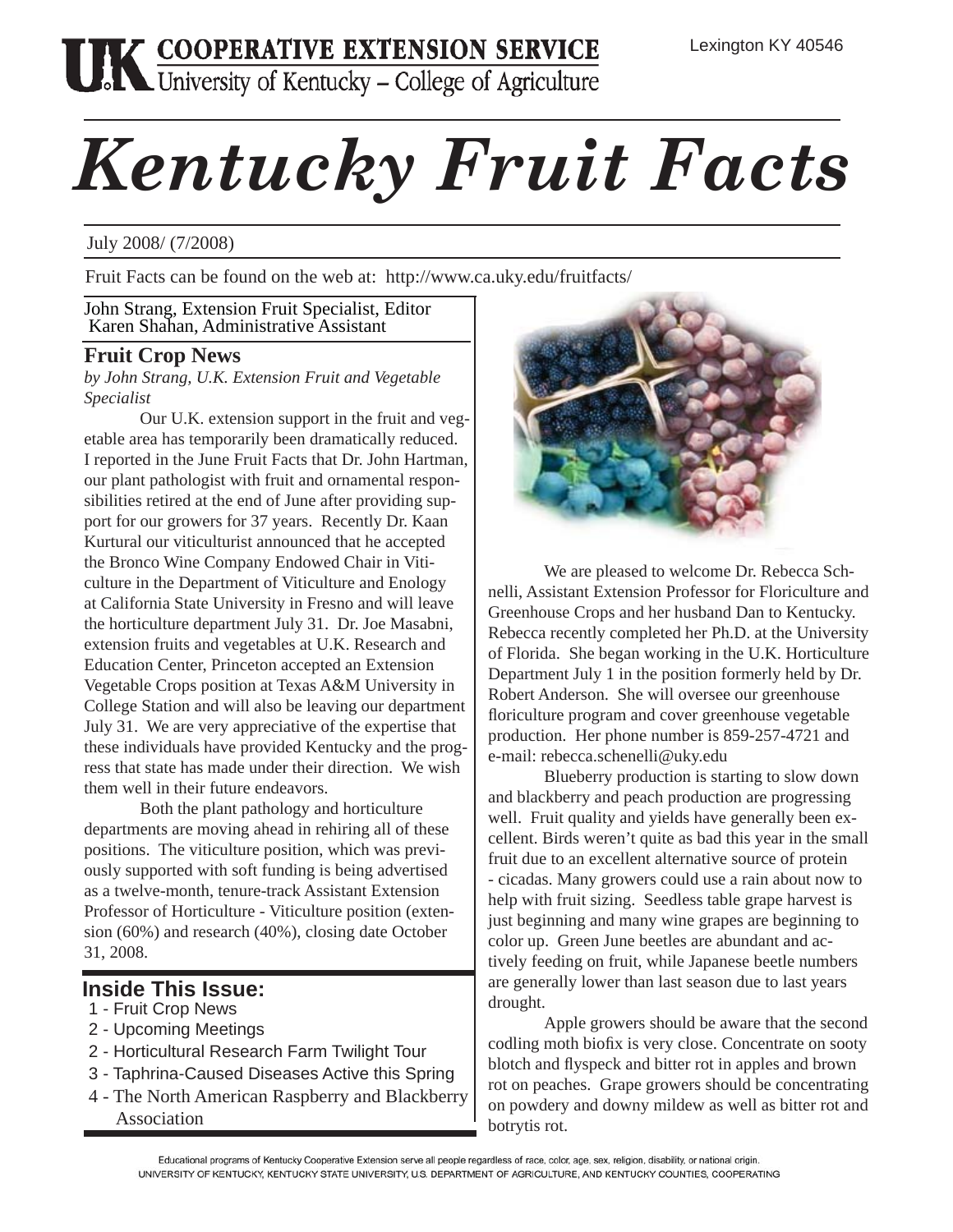# **Upcoming Meetings**

 **Jul. 31 Horticulture Research Farm Twilight Tour**, Lexington, KY. See tour program below. Contact John Strang 859-257-5685.

 **Aug. 10-13 99th Annual Meeting of Northern Nut Growers Association**, College Station, TX. For additional information send an email with the subject, "NNGA 2008 Meeting," to: icomserve@aol. com

**Aug. 12 Apple/Peach Field Day**, Mountain Horticulture Crops Research and Education Center, Fletcher, NC. For additional information contact David Lockwood, 865-074-7421 or email: dlockwood@utk. edu

**Sept. 6 Pawpaw Workshop**. KSU Research Farm, Frankfort, KY. Sponsored by Kentucky State University, The Pawpaw Foundation and The Ohio Pawpaw Growers Association. Early registration by August 1, 2008 is \$30. The registration fee covers informational handouts, the Ohio Pawpaw Growers Association Pawpaw Recipe Book, a Pawpaw foundation T-shirt, lunch and dinner. For more detailed information see the June Fruit Facts or visit the web site for registration information at: http://www.pawpaw.kysu. edu/pawpaw/2008workshop.htm Contact Kirk Pomper phone: 502-597-6174; email: kirk.pomper@kysu.edu

**Sept. 25 U.K. Robinson Station Field Day**, 130 Robinson Road, Jackson, KY 41339. Contact Terry Jones 606-666-2438 X 234.

 **October 18 Kentucky Nut Growers Association Fall Meeting**, Immanuel Baptist Temple, 540 Second Street, Henderson, KY 42420. Please bring nuts to share for tasting. The luncheon will be pot luck and desserts, salads, main dishes and breads are all welcome. Mr. Hugh Ligon will host the meeting and can be contacted at 270-827-9044 for facility information. For additional information please contact Kirk Pomper at 502-597-5942; email: kirk.pomper@kysu. edu

 **Jan. 5-6, 2009 Kentucky Fruit & Vegetable Conference & Trade Show**, Embassy Suites Hotel, Lexington, KY. Contact John Strang 859-257-5685 email: jstrang@uky.edu

 **Jan. 12-14, 2009 Mid-States Horticultural Expo (MSHE)**. Kentucky Fair & Exposition Center, (North Wing) Louisville, KY. Sponsored and managed by Kentucky Nursery and Landscape Association and Tennessee Nursery and Landscape Association. Contact Louree Walker: 931-473-3951; Fax, 931-473- 5883; e-mail louree@tnla.com; url, http://www.mshe.org

 **Jan 21-24, 2009 Southern Sustainable Agriculture Working Group's Practical Tools and Solutions for Sustaining Family Farms 18th Annual Conference and Trade Show**, Chattanooga Convention Center, Chattanooga, TN. Website: www.ssawg.org

# **Horticultural Research Farm Twilight Tour**

Thursday July 31, 2008 (5:00 p.m. until dark) 4320 Emmert Farm Lane, Lexington, KY 40514

 The U.K. Horticulture Department will host a twilight tour featuring current research and extension activities at the Horticultural Research Farm. Tours will begin at 5:00 p.m. Concurrent tours will be repeated twice until dark. Speakers will remain at their stops to discuss their work in more detail with tour participants between wagon stops. Tours will start at the research center parking lot. Cold drinks and specialty melons will be provided for participants.

 The U.K. Horticultural Research Farm is located on the south side of Lexington approximately one block west of the intersection of Man O'War Boulevard and Nicholasville Road (U.S. 27). The entrance to the farm (Emmert Farm Lane) is off of Man O'War Boulevard at the traffic light opposite the entrance to the Lowe's and Walmart.

 Questions? Contact: Pam Compton phone: 859-257-2909. e-mail: pscomp1@uky.edu

#### **Program**

**Welcome -**- Dewayne Ingram, Chair UK Horticulture Department

#### **New Crops Information**

 Christy Cassady, Coordinator of New Crops Opportunities Center

#### **Vegetable Tour**

*Tour Leaders - Dave Spalding & Nathan Howell*

**Tomato Pulsed Irrigation Study to Reduce Water Use**  Tim Coolong, Ext. Vegetable Specialist

**Watermelon Gummy Stem Blight and Squash Disease Trial** 

Kenny Seebold, Ext. Plant Pathologist

**Specialty Melon and Muskmelon Variety Trial**  John Strang, Ext. Fruit & Vegetable Specialist

#### **Uba Tuba Pepper Studies**

Janet Meyer, Hort. M.S. Student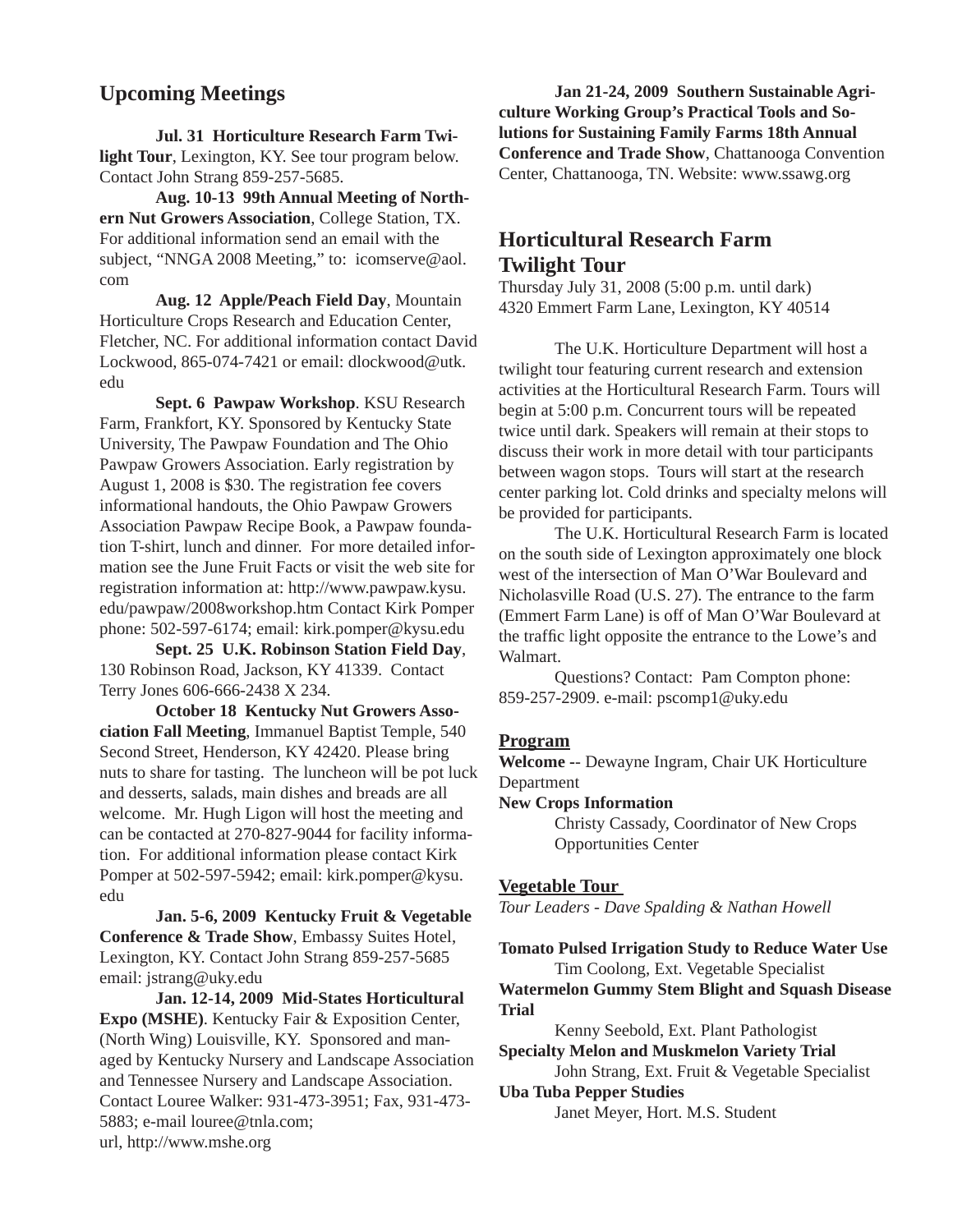Vegetable Tour (continued)

**All American Vegetable Trials** Rick Durham, Ext. Consumer Horticulture Specialist **Fresh Market Tomato Variety Trial** 

 Nathan Howard, Ext. Associate Vegetables **Vegetable Integrated Pest Management** 

 Luke Hanks, Vegetable IPM Scout **Pumpkin Variety Trial** 

Amy Poston, Research Analyst

#### **Sustainable Agriculture Vegetable & Fruit Tour**  *Tour Leaders – Bonnie Sigmon & Amanda Sears*

**Organic Mixed Vegetables and Small Fruit for CSA**

#### Ben Abell, Horticulturist

**Weed Management in Organic Mixed Vegetables**  Mark Williams, Hort. Teaching & Research

**Organic Pest Control, Equipment and High Tunnel Production** 

Derrek Law, Research Analyst

#### **Organic Apple Production Study**

 Doug Archbold, Hort. Teaching & Research **Portable Cool Rooms** 

> John Wilhoit, Ext. Biosystems & Agricultural Engineering Specialist

#### **Woody Ornamental and Floriculture Tour**

*Tour leaders - Andrea Dee & Rebecca Schnelle* 

#### **IR-4 Plant Growth Regulator Trials on Winter Red Holly**

Bonka Vaneva, Research Analyst

#### **Oak Leaf Hydrangia**

 Amy Fulcher, Hort. Ext. Associate Woody Ornamentals & Ph.D. Student

#### **Greenhouse Operation**

 Stephen Berberich, Ext. Associate Floriculture Crops

**Hydrangia Field and Tunnel Production** 

Sharon Bale, Ext. Floriculture Specialist

# **All American Flower Varieties**

 Rick Durham, Ext. Consumer Horticulture Specialist

#### **Induction of Branching in Woody Ornamentals and IPM Scouting**

 Michelle Senn & Amy Fulcher, Undergraduate Student & Ext. Associate Woody Ornamentals

**Fruit Tour**  *Tour Leaders – Jamie Dockery & Patti Meads*

**Kentucky Mesonet Weather Station** Rezaul Mahmood, Western Kentucky University **Raspberry and Blueberry Variety Trials**  Terry Jones, Hort. Ext. Specialist **Grape Training, the Fan vs. VSP**  Chris Smigell, Ext. Associate Small Fruit & Vegetables **Canopy Management**  Patsy Wilson, Hort. M.S. Student **Grape Training Systems**  Brandon O'Daniel, Hort. M.S. Student **Japanese Beetle and Green June Beetle Studies** Derrick Hammons, Entomology Ph.D. Student **Thornless Blackberry Pulsed Drip Irrigation**  Richard Warner, Ext. Biosystems & Agricultural Engineering Specialist **Strawberry Slug Studies** Michael Eskelson, Entomology M.S. Student **Grape Wine Evaluation Studies** 

Tom Cottrell, Hort. Ext. Enologist

# **Taphrina-Caused Diseases Active this Spring**

*by John Hartman, U.K. Extension Plant Pathologist, Emeritus*

 Leaf curl and leaf blister diseases of fruits caused by the fungus Taphrina have been active this spring. At a spring fruit growers' meeting in central Kentucky peach leaf curl was very evident on many cultivars of young peach trees. Plum pockets, observed in past years, has not been reported in Kentucky yet this year, but perhaps that will change in the coming weeks.

Peach leaf curl, caused by the fungus Taphrina deformans occurs on peaches, apricots, and nectarines in Kentucky commercial orchards as well as in home landscapes. Peach leaf curl is easily recognized in late spring by the thickened, folded, puckered, and curled leaf blades. These symptoms may be present on the entire leaf or just on parts of the leaf. Infected leaves or parts of leaves soon acquire a red or purplish coloration, making them especially conspicu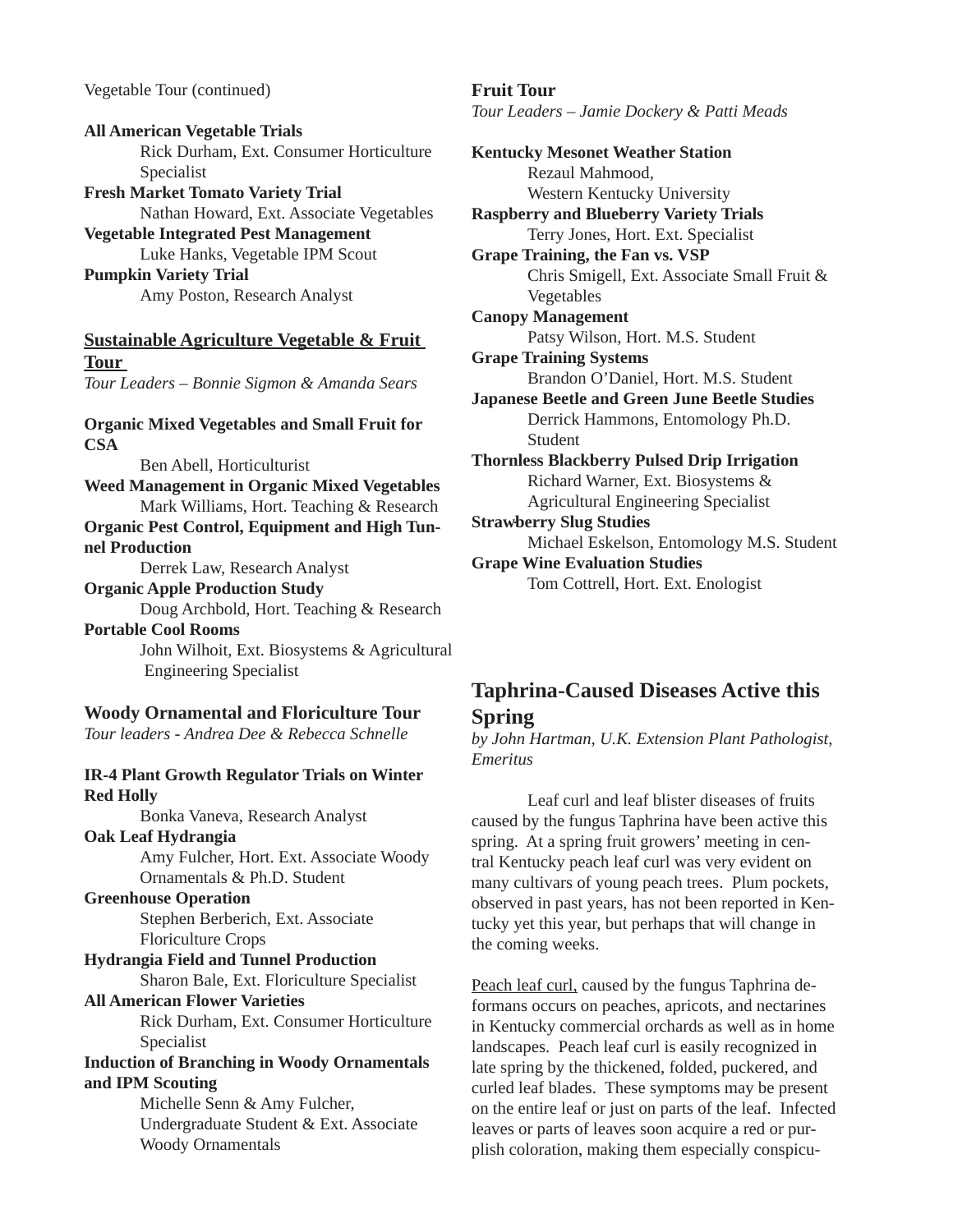ous. In some cases, nearly every leaf on a tree may be infected. The diseased areas develop a powdery gray coating (fungal spores) and leaves may then turn brown, wither, and drop from the tree. Yearly defoliation resulting from peach leaf curl can seriously weaken the trees. Trees free of disease will bear better crops and withstand other diseases and environmental stresses more successfully

Plum pockets, caused by the fungus Taphrina communis, occurs on plums and may also be present in Kentucky this spring. Plum pockets symptoms are very obvious; infected fruit become distorted and much enlarged. With spongy or hollow centers, these malformed fruits are sometimes referred to as "bladder plums," "mock plums," or "plum pockets." Deformed fruits eventually turn brown or black and fall from the tree. Leaves and tips of plum pockets-infected shoots appear swollen and are often twisted and curled.

 There are many other species of Taphrina and several different Kentucky landscape hosts may be affected including alder, birch, elm, hornbeam, maple, poplar and prunus.

Disease spread. Spores produced on infected leaves during the spring and summer are spread to other plants by wind and rain. Spores of the fungus, in a different form, become lodged under the bud scales and rough bark. The fungus remains there throughout the summer and winter months until the next spring infection period. In spring, when buds begin to swell, germinating spores of the fungus penetrate and infect the developing leaves, causing leaf curl or leaf blister symptoms to appear some weeks later. Twig and fruit infection can also occur; fully expanded leaves are not susceptible. Taphrina-caused diseases are more severe when early spring weather is cool and wet as it was during April and May in Kentucky this spring.

Disease management. To control Taphrina-caused diseases such as peach leaf curl and plum pockets, a single fungicide application needs to be made during the dormant season before buds swell in spring. Late fall, after leaf drop is usually a better time to spray for leaf curl or plum pockets because the weather is dry and it is easier to move equipment through the orchard. In addition, peach and plum buds sometimes begin to swell during mid-winter thaws leaving the grower no chance to control the disease in early spring. Fungicides will not control peach leaf curl or plum pockets once buds begin to swell in spring and infection has occurred.

 On fruit crops, the choice of fungicides for dormant sprays include chlorothalonil (Bravo); ferbam (Carbamate); Ziram; or fixed copper fungicides such as copper hydroxide (Kocide), copper oxychloride (COCS), or Bordeaux mixture. Thorough coverage of the twigs and branches is essential. For further information on stone fruit disease management, consult U.K. Cooperative Extension publication ID-92, 2008 Commercial Tree Fruit Spray Guide, available from County Extension Offices statewide

# **The North American Raspberry and Blackberry Association**

(www.raspberryblackberry.com)

 The objectives of the North American Raspberry & Blackberry Association (NARBA) are: a) to promote the production and marketing of raspberries and blackberries in North America through communication, education, and research

b) to provide a unified voice to represent the bramble industry

c) to promote blackberries and raspberries to the general public

 NARBA is governed by a board of directors (called the Executive Council) elected by the members. The Council elects the organization's President and Vice President.

 The association was incorporated as the North American Bramble Growers Association (NABGA) in NY in 1985. It received its federal tax-exempt status (as an agricultural, or  $501(c)(5)$  organization) in 1987.

 In 1998, NABGA also created a separate but allied organization called the North American Bramble Growers Research Foundation (NABG-RF) to receive donations and make grants to bramble research. All donations to the NABG-RF, which is a charitable 501(c) (3) organization, are tax-exempt.

In 2005, the organization made a commitment to the following goals and objectives:

• Promotion of blackberries and raspberries to the consuming public by disseminating a positive and effective message through various channels of communication.

Identifying issues and problems affecting the general interest of bramble growers and providing a unified voice to represent the bramble industry.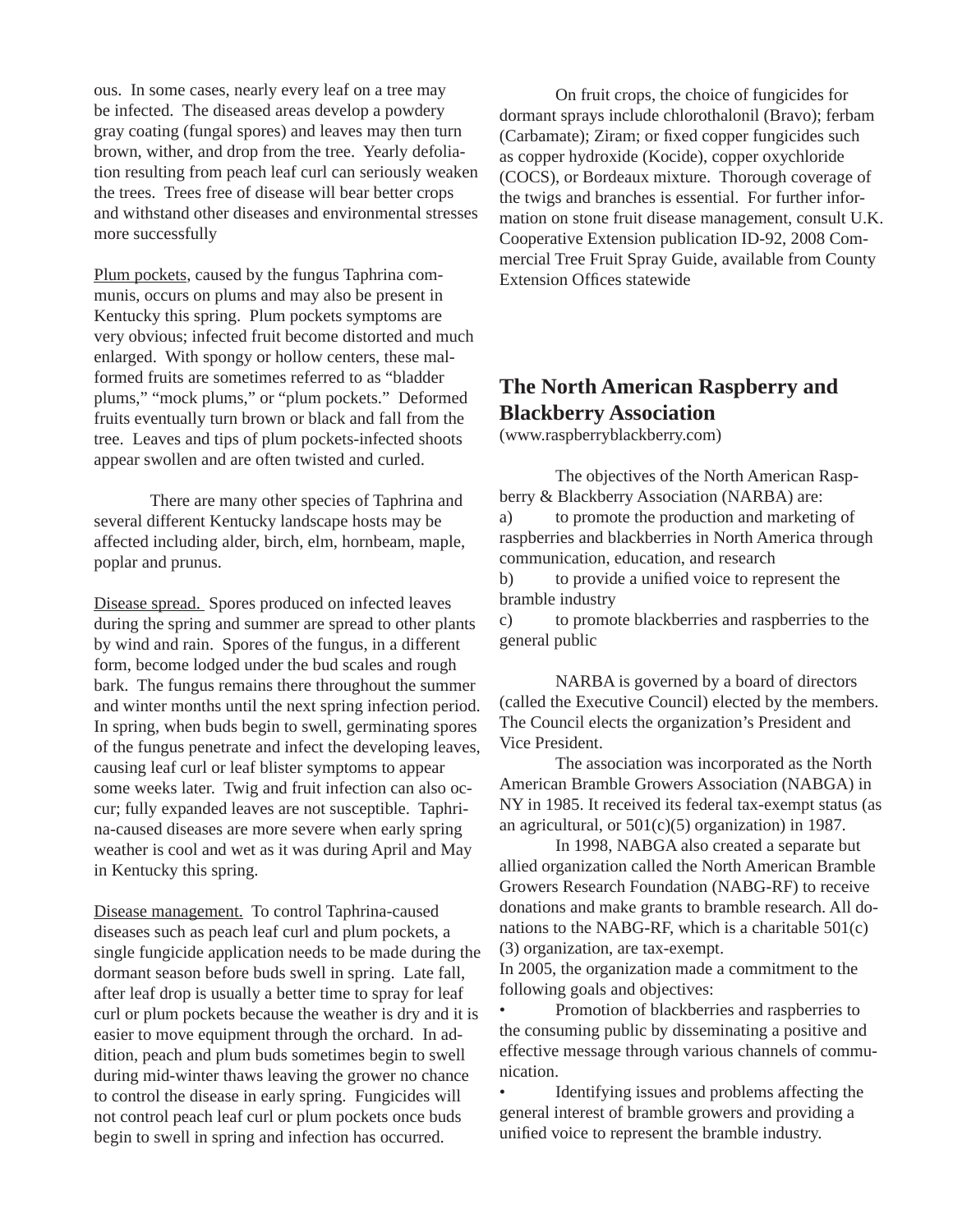Strengthening the organization's services to its members, with improved communications among all associated with the bramble industry, and improved accessibility by interested individuals to educational programs of the organization. In 2008, the name was changed to "North American Raspberry & Blackberry Association" by vote of members at the association's annual meeting. Funding for NARBA comes primarily from membership dues. There are several types of membership:

• Grower (\$85/year, with introductory firstyear dues of \$50). Growers also pay a \$5/acre acreage assessment. Twenty five percent of grower dues go directly to the NABG-RF to support research.

• Research or Associate (\$40/year), for researchers, extension, and similar professionals.

• Industry (\$150/year) for suppliers, marketers, processors, and similar businesses associated with the raspberry and blackberry industry.

Affiliate organization  $(\$150/year)$  for state, regional, and other organizations whose members raise raspberries and/or blackberries or whose purposes are related to those of NARBA. Members of affiliate organizations may receive discounts on membership in NARBA. Click for more information or an affiliate application.

In September, 2007, the Foundation initiated a Nursery Contribution Program, asking blackberry/raspberry nurseries to contribute \$.01 per plant sold to the Foundation. All donations to the Research Foundation qualify as charitable contributions.

 Funds for NABG-RF come from several sources, including membership dues (a quarter of all grower membership dues goes directly to the Research Foundation), donations, and fundraising events, such as the "Taste of the Berry Fields" socials held at NARBA conferences. As of 2007, the Foundation has granted more than \$63,000 to more than 34 different projects at universities in the U.S. and the USDA research centers.

 The Foundation maintains close links with the North American Raspberry & Blackberry Association but has its own Board of Trustees and bylaws, as well as a separate Research Committee that evaluates proposals and makes recommendations to this Board of Trustees for funding. Each year funds are available for grants, a Call for Proposals is developed in the fall and emailed to interested researchers and posted on NARBA's website. Funding priorities for the year are decided by the

NARBA Executive Council in consultation with the NABG-RF Research Committee and other leaders in the industry. The process is coordinated by the chair of the Research Committee, Gina Fernandez, NC State University.

 From its inception, NARBA has published a quarterly newsletter, The Bramble. It has held conferences, tours, and meetings all over the country, often in association with the North American Strawberry Association, with which it shares an overlapping membership.

#### Benefits of Membership

There are many benefits to becoming a member of the North American Raspberry & Blackberry Association, whether you are a grower, researcher, supplier, processor, or marketer. These benefits include:

The Bramble, NARBA's quarterly newsletter.

• The Proceedings of NARBA's annual conference.

• Our annual membership directory--listing for your farm or business, and access to other members.

• Access to the "Members Only" section of our website, which includes an on-line membership directory, the most recent newsletters, and downloadable and reproducible consumer handouts (recipes and berry health benefits handouts).

• E-mail alerts on important legislation, pesticide registrations, new resources, etc.

• A link to your website from ours and, for growers, a listing in NARBA's Searchable List of Member Farms.

• Discount subscriptions to major fruit publications

 o American Fruit Grower published monthly by Meister Publishing Company, Willoughby, Ohio

 o Fruit Grower News, published by Great American Publishing Company, Sparta, MI (Free to members in the U.S.)

 o The Raspberry & Blackberry Production Guide, published by NRAES/Cornell.

The opportunity to connect with growers and researchers all across North America who share your interests and concerns.

Scheduled Annual Conferences

• December 8-11, 2008: Grand Rapids, MI (replaces the Winter 2009 meeting), at the Great Lakes Fruit, Vegetable, and Farm Market Expo.

• January/February 2010: California. Exact date and location to be determined.